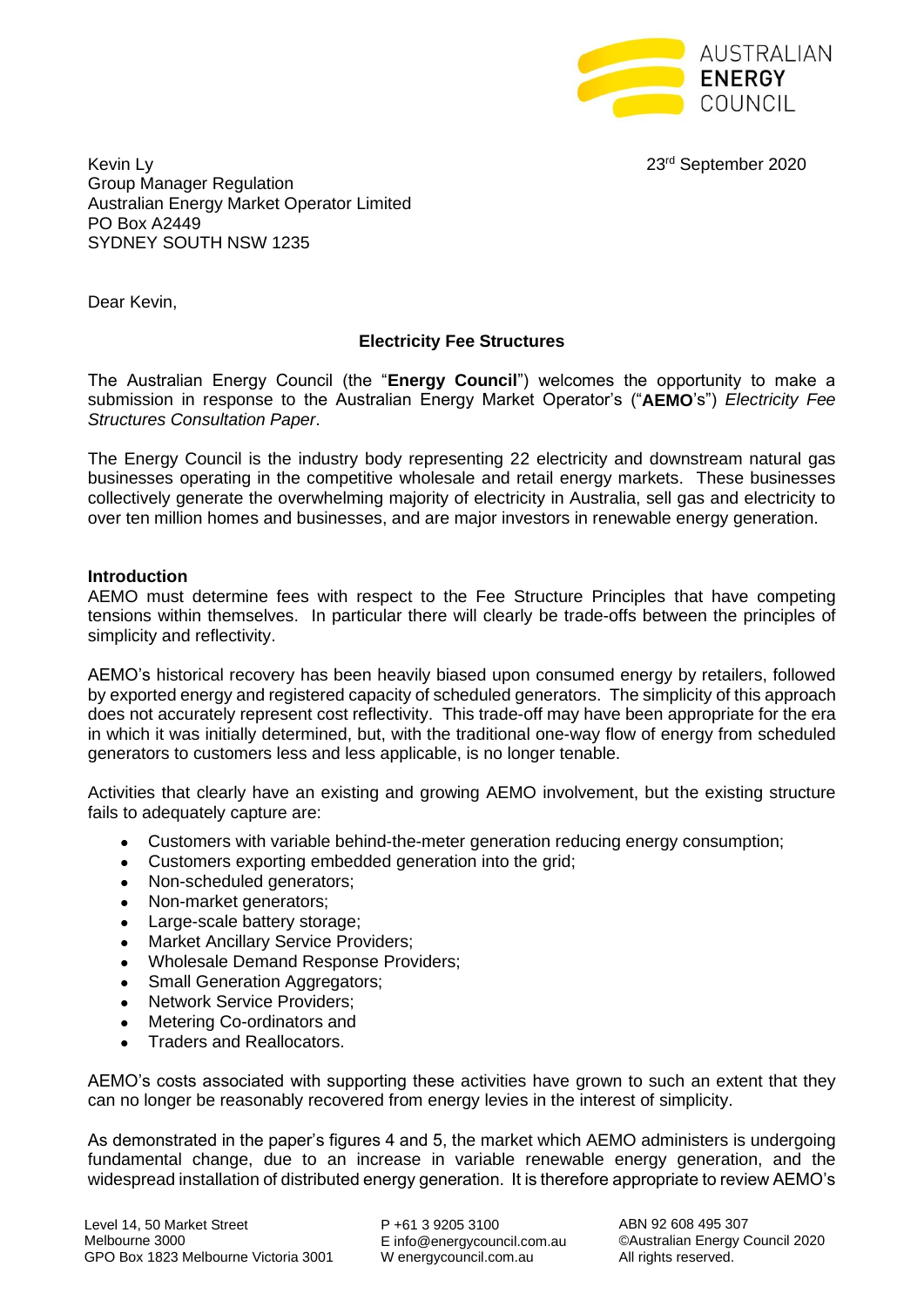fee structures and consider whether the parties which impose the most costs on AEMO's operations are being charged commensurately. This is particularly necessary given AEMO's foreshadowed \$500m of expenditure over the coming years.

## **Discussion**

#### Term of Fees

It is acknowledged that the power system is in transition, and the generation mix will differ markedly in the future. While this may suggest that a shorter period for AEMO's fee structure should be introduced so that the structure can change in concert with the change in generation mix, the Energy Council believes that the reduced certainty incurred by a shorter period does not warrant such a change, and supports the revised fee structure remaining on foot for five years, recognising that the structure determined will need to take into account expected generation mix changes over that period.

In addition, the Energy Council supports the proposed recovery of the 5MS and GS reforms being over ten years beginning 1 October 2021.

#### Allocation of Costs

The Energy Council is a supporter of the "reflective of involvement" principle, which attributes costs, within the bounds of the simplicity principle, ultimately to those who create a need for AEMO's services.

The Energy Council supports AEMO allocating its costs to registered participants as widely as possible, based on their participation in the market and responsibility for AEMO's costs. To this end, it is appropriate to include registered participants such as small generation aggregators, market ancillary service providers, wholesale demand response providers, metering coordinators, traders and reallocators in AEMO's cost allocations.

### Generators and Storage

Previously there has been a distinction between different generator categories to reflect non-market and non-scheduled generators' reduced involvement in AEMO's functions. However the Energy Council considers this distinction is no longer meaningful, since the operation of the power system requires AEMO to have increased consideration for non-market and non-scheduled generators. Arguably the management of non-scheduled generators requires more, not less, of AEMO's attention. On that basis, the Energy Council believes that the proportion of AEMO's costs allocated to non-market and non-scheduled generators should be increased, potentially equalising the fees across the classes.

Presently semi-scheduled generators are charged the same fees as scheduled generators. The requirement for AEMO to forecast the output of semi-scheduled generators, which is not needed for scheduled generators, means that it could be appropriate for this category to pay slightly more.

The consultation paper raises the issue of whether direct costs should be allocated to generators on a MW or MWh basis.

The Energy Council comments that while variable renewable generation is an increasing proportion of the generation basis on a MW basis, it is also an increasing proportion on a MWh basis, therefore the decision on the basis upon which AEMO should charge its costs may well become academic over the term of the regulatory period. Thus continuation of the existing 50% energy, 50% capacity approach may be appropriate.

Management of large-scale battery storage is also a major focus of attention for AEMO. The paper has correctly identified that large-scale battery storage primarily participates in the frequency control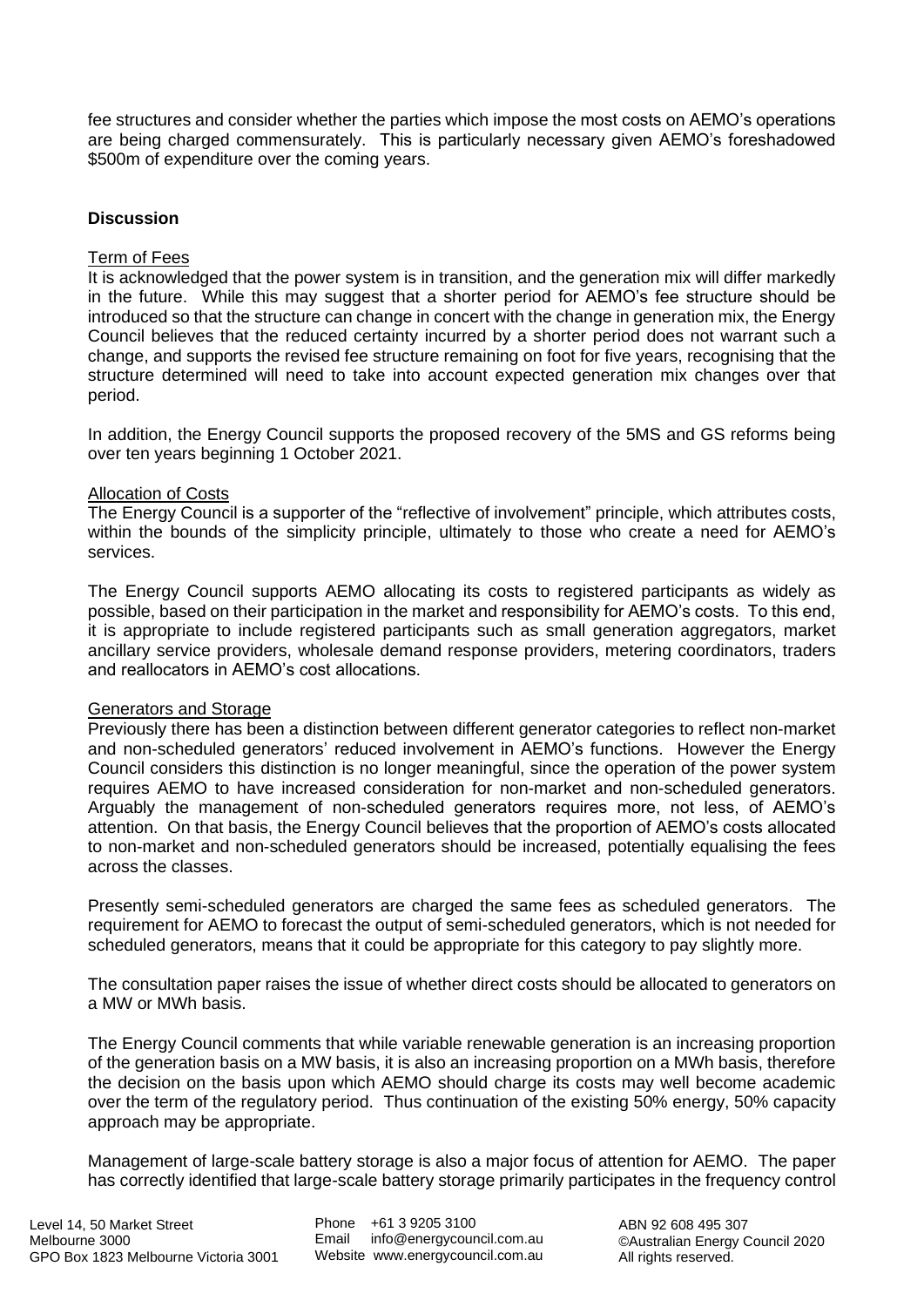ancillary services market ("**FCAS**") rather than the energy market. The present reliance on charging fees according to energy flows therefore materially undercharges this category. This could be resolved through an FCAS enablement volume charge.

## Providers of System Services

In a similar vein to the changes recommended for non-market and semi- and non-scheduled generation, the Energy Council considers that providers of system services, like market ancillary service providers and wholesale demand response providers, should now bear an equitable allocation of AEMO's fees. Ancillary services and demand response are increasingly being unbundled from energy supply, and in the future separate revenue streams may be developed, sufficient to support new participants. It is therefore appropriate that AEMO considers including provisions in its fee structures so that participants taking advantage of these new arrangements contribute to their costs of participation.

## Networks

The Energy Council considers it entirely appropriate that National Transmission Planner ("**NTP**") costs be recovered from Transmission Network Service Providers' ("**TNSPs**") as proposed by the Energy Security Board, and that this arrangement should endure.

Since July 2020 the Integrated System Plan has taken a major role in initiating new transmission, and its findings now form the basis for TNSP Project Assessment Draft Reports, as well as providing the underlying assumptions for successive reports in the application for a Regulatory Investment Test for Transmission. In doing this, a considerable amount of transmission planning activity has moved from TNSPs into AEMO.

The Energy Council agrees with the paper that there are a number of other activities that AEMO is undertaking that it would be appropriate to allocate to network service providers. These include:

- improvements to AEMO's digital, cyber and security systems;
- distributed energy resources managed by AEMO into which Distribution Network Service Providers ("**DNSPs**") may participate.

# Major Reform Initiatives

The Energy Council understands that many of the major reform initiatives that AEMO is required to implement are outside AEMO's control. In that instance, allocating costs as broadly as possible upon customers is appropriate, since such initiatives have both a direct and indirect benefit across a number of different participant categories. Allocating broadly also meets the principles of:

- non-discrimination; and
- $\bullet$  the National Electricity Objective, in that broadly based taxation is more efficient<sup>1</sup>.

However the ability to charge cost recovery should not be exercised without prudent assessment of whether such costs are necessary, and it is appropriate for AEMO's Board to consider planned major expenditures in detail, consulting with members if necessary. The recently published joint Energy Council-Energy Networks Association study by Cambridge Economic Policy Associates into the Governance and Regulation of Market/System Operators may be instructive in that regard.<sup>2</sup>

### Behind-the-meter Generation

A serious gap in the current structure relates to variable behind-the-meter generation, principally solar generation. The rapid growth in this technology is clearly causing considerable focus and costs for AEMO – through balancing the power system, researching and managing complex new technical matters, and even participating in the development of appliance Australian Standards. Yet in the

<sup>1</sup> See ACIL Allen advice update to AEMO 2016 [https://aemo.com.au/-](https://aemo.com.au/-/media/files/stakeholder_consultation/consultations/electricity_consultations/structure-of-fees/acil-allen-advice-update-2016.pdf)

[<sup>/</sup>media/files/stakeholder\\_consultation/consultations/electricity\\_consultations/structure-of-fees/acil-allen-advice-update-2016.pdf](https://aemo.com.au/-/media/files/stakeholder_consultation/consultations/electricity_consultations/structure-of-fees/acil-allen-advice-update-2016.pdf) [https://www.energycouncil.com.au/media/19091/finalcepa\\_aecena\\_marketsystemoperatorgovernance\\_report.pdf](https://www.energycouncil.com.au/media/19091/finalcepa_aecena_marketsystemoperatorgovernance_report.pdf)